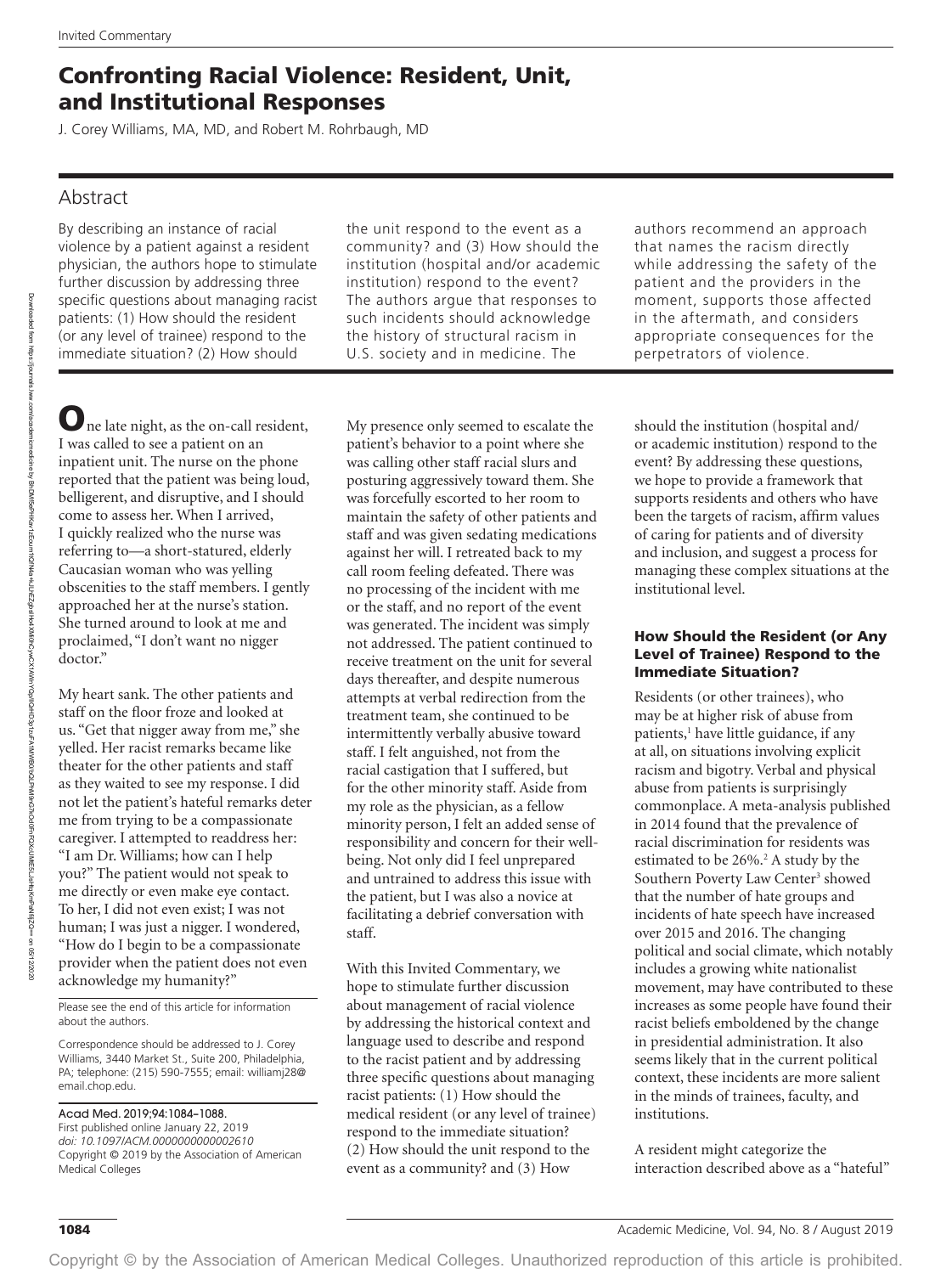and/or "disruptive" patient, which alludes to a rich body of literature with well-established clinical approaches.<sup>4,5</sup> In summary, that literature suggests addressing the underlying cause of the disruptiveness via various de-escalation techniques or therapeutic approaches and/or the temporary use of various kinds of restraints (i.e., chemical, mechanical, environmental) when necessary to ensure patient and staff safety. Although we acknowledge the usefulness of that literature, we believe that the patient in the scenario described above and others like it does not easily fit into the categories defined in that literature (e.g., entitled demanders, manipulative help rejectors).

Although workplace violence is a welldocumented hazard in medical training, incidents of racism are not typically incorporated in the current conception of workplace violence. Instead, terms like disruptive or hateful wash over the specific effects of the racial abuse and decontextualize the impact of it, thus allowing for the use of algorithms and communication scripts meant to address disruptiveness (rather than racial violence) that are considered to be "objective" and timeless. We believe that naming the racism as violence and addressing the racism directly may mobilize communication scripts that are more helpful in managing such situations. Naming and addressing the racism represents a decisive confrontation with the nation's legacy of structural racism and an acknowledgment that African Americans, in particular, have been subject to dehumanizing, violent language and stereotypes, and acts of violence, including violence situated in medical settings. Assessing such situations as one of a typical disruptive or difficult patient could result in an ineffective communication script or exacerbation of the racism and represents a violent avoidance, silence, and complicity to the insidious nature of white supremacy, which is deeply embedded in the structure and culture of medical institutions.

A resident might complete a competency exam to determine whether the interaction is based on the patient's baseline beliefs or is a product of intoxication or mental illness.<sup>6-9</sup> However, whether or not the patient is deemed

"competent," the racialized abuse still impacts all who were exposed to it. It is our intent to address the potential damage in the moment and its aftermath, regardless of the patient's state of competence. Furthermore, it is often impractical to perform a comprehensive competency assessment during these emotionally charged incidents, especially during states of agitation. Making decisions based on competency also presupposes that the origins of the racism (e.g., baseline beliefs or intoxication or psychosis) should dictate the response from the resident, unit staff, and institution. It is our argument that no matter the etiology of the racism, a consistent approach to address it should be followed.

There have been efforts to stimulate conversation and debate about how to handle these types of incidents<sup>10-13</sup> and to generate broad guidelines on managing racist patients. Paul-Emile and colleagues<sup>14</sup> provided an algorithm for navigating the legal and ethical issues regarding racist patients, including negotiating with the patient. Whitgob and colleagues $15$  sought out the opinions of experienced faculty through interviews and qualitative analysis. These faculty made several suggestions, such as attempting to form a therapeutic alliance to address the underlying fear beneath the discriminatory remarks and "depersonalization" from the event. Although undoubtedly well intended, the interventions suggested in Whitgob and colleagues'15 paper were generated by faculty who were not affiliated with an underrepresented in medicine racial or ethnic group and may be unrealistic as well as ethically problematic. Our nation's long history of racism heightens the intensity and assaultive nature of these acts of race-based aggression. We need only to recall the atrocities of slavery, lynching, legalized segregation, and/or the continued incidents of police brutality to acknowledge that for centuries, African Americans in particular have encountered racism in very real, life-threatening situations, and thus fear of harm is deeply ingrained in the African American consciousness. For many African Americans, racism is not something that can be depersonalized; it is deeply personal and relates closely to personal safety. We feel that using tactics such as establishing a therapeutic alliance

under these circumstances is simply unrealistic. Furthermore, if the patient rebuffs initial efforts, it would arguably be ethically reprehensible to negotiate with a patient who continues to use overt racial slurs and blatant racial hostility. In our opinion, a passive stance would only serve to validate the patient's white supremacist views and suggesting that residents develop a therapeutic alliance, use depersonalization defenses, or negotiate with the patient are all highly problematic in this context.

In our view, the resident and unit staff should feel empowered to name and address the racism and to set limits with the patient in the moment. The purpose of a firm, appropriate, limit-setting communication script is not punitive but corrective, reinforcing the expectations of respect on the unit. For example, using a firm, assertive voice, a resident might say: "We do not use language like that in our hospital. Our teams are made up of people from many backgrounds, and since we want to provide the best care for you, you must stop using that language." Residents should be provided with tools, including techniques for redirection and correction, as well as de-escalation training. Residents should also be taught an arsenal of limit-setting scripts that could be employed when dealing with explicitly racist patients. Training should also address how to safely manage a patient who refuses to cooperate with further assessment. These trainings should not only be provided to all residents but also to all staff and faculty so that everyone, including those who are not members of minority groups, can intervene in situations in which they witness racist remarks or behaviors from patients.

Importantly, we are not suggesting that the needs of the resident supersede those of the patient. Rather, the approach should address the therapeutic needs of the patient *and* the resident in the moment, address the racism *directly*, and support those affected in the aftermath. Although the communication script and clinical approach for racist patients differ from those of the prototypical hateful patient, limit setting is a common therapeutic approach in both. We acknowledge that this approach may be seen as representing a departure from the traditional self-sacrificing, self-

Copyright © by the Association of American Medical Colleges. Unauthorized reproduction of this article is prohibited.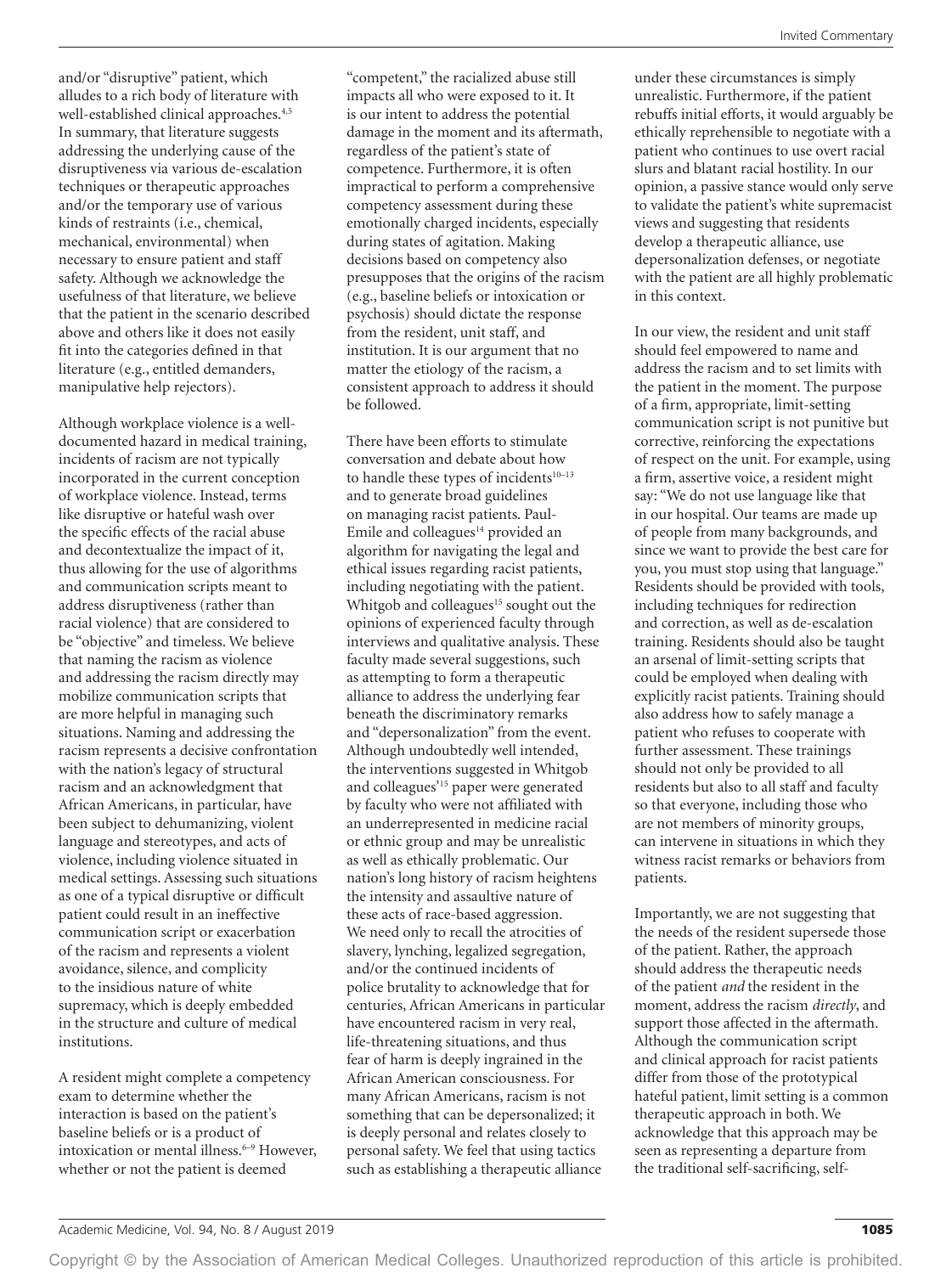denying, objective physician role; for example, Sapién<sup>16</sup> suggested developing an "emotional scotoma" (i.e., blind spot) in response to a racial microaggression so as to focus solely on the patient and their needs. The approach we suggest moves toward a more humanistic approach of thinking about the physician as having a body with valid subjectivity and is, we believe, consistent with recent trends to address physician wellness and burnout.

# How Should the Unit Respond to the Event as a Community?

We believe the language used in describing these incidents will inform the adjudication of the response to them. It is therefore imperative that hospitals and academic institutions use language that describes the incident in a manner that will elicit an active, substantial, and systematic response. During the incident referenced above, the patient's speech and behavior contained acts intended to cause apprehension of harmful or offensive contact and caused apprehension of such contact in others. This combination of speech and behavior approaches meeting the legal definition of verbal assault. The term *verbal assault* may help institutions establish a consistent response to incidents of overt physical violence and race-based verbal violence. Using the language of assault signals a sense of urgency both interpersonally and systematically. In cases of physical assault, for example, a staff supervisor is routinely notified, the target of the assault is evaluated, the need for further evaluation or medical care is established, and incident reports are generated. Data from these reports are typically tracked, and investigations are initiated to determine whether there were other means available to prevent or better manage the event.

Just as would be the case when a staff member is physically assaulted or in any other episode of violence, the importance of the unit staff coming together to support one another after racial violence cannot be overstated. After such an incident, the unit leader should alert supervisors, and the unit should come together as a community to check in and debrief, provide support for the targets of the racism, and plan for how the incident will be addressed. Community debriefing should always occur and should include

those who witnessed or were impacted by the racial aggression, including other patients. Staff and trainees should be trained in the institutional procedures, including leading a debrief session and submitting an incident report, and be familiar with the resources available for backup and transfer of care.

The goal of the debriefing is to determine the needs of and elicit feedback from the targets of the racial violence; these data should then be used to make decisions as a team on how to proceed. The resident may need some time alone or to vent to other staff members before they continue to care for the patient, or it may be appropriate to transfer the patient to a backup team member, new unit, or treatment team either temporarily or permanently. It should be clear that the transfer of the patient is not an effort to accommodate a race-based request but, rather, to quell potentially escalating tensions and preserve the culture of inclusivity on the unit. If the resident or staff is deeply emotionally affected or having overt symptoms of psychological distress, additional support, such as calling in a backup provider or consulting with a supervisor, chaplain, clinician, or ombudsperson, should be used. The clinical supervisor and program director should also follow up with the resident in the days following the incident to assess whether additional supports are needed.

### How Should the Institution (Hospital and/or Academic Institution) Respond to the Event?

Reducing incidents of racism and bigotry must be a high priority for hospitals and academic institutions committed to fostering an environment that supports diversity and inclusion. The hospital milieu ought to be a healing community built on values of respect and professionalism. Unfortunately, incidents of aggression from patients have become a routine part of the hospital setting, with 80% of violent incidents in such settings being caused by patients.<sup>17</sup> Again, the explicit use of the term verbal assault for incidents such as the one described above would promote an active response from the hospital or academic institution because the term assault mobilizes an entire management structure and medicolegal precedents. Linking

such events to workplace violence is warranted given the potential harms to the employee, including traumatic stress,<sup>18</sup> anxiety and depression,<sup>19</sup> lower self-esteem,<sup>20</sup> decreased life satisfaction,<sup>21</sup> decreased organizational commitment, and increased intention to leave the organization.22,23

Most hospitals have developed processes to address violent or aggressive behaviors from patients. These procedures often include committee review of incident reports generated after the violent episode and developing interventions to ensure the safety of staff and other patients. Incident reports of racially motivated verbal assault should also be reviewed by members of this committee, followed by preparation of an action plan for addressing the patient's behavior. The summary data from incident reports should be made available to the institutional community to reinforce the values of diversity within the community and to hold the institution accountable for actionable responses. The above case is an obvious example of racially motivated verbal assault, but in many other situations, verbal aggression may be more nuanced and less overt, which highlights the importance of the review process to adjudicate these matters. Interventions might range from a letter to the patient reinforcing the institution's policies about respect and inclusion to transferring the patient to another provider, referring them to another facility, or discharging them from the hospital.<sup>24</sup> Such interventions are supported by the American Medical Association, which, in its opinion 9.123, states that hostile language or acts of prejudice toward physicians "may constitute sufficient justification for the physician to arrange for the transfer of care."25 Although this statement applies to individual physician practice, we feel that this stance should be extrapolated, with appropriate adjudication processes, to the broader hospital system. The complicated nature of this issue is exemplified in medicolegal precedents in which providers of care have prevailed in lawsuits against employers who granted patients' race-based requests.26 Assembling a review committee which is representative of the diversity of patients, trainees, staff, and faculty that constitute the broader workplace community will be important to ensuring a fair adjudication process.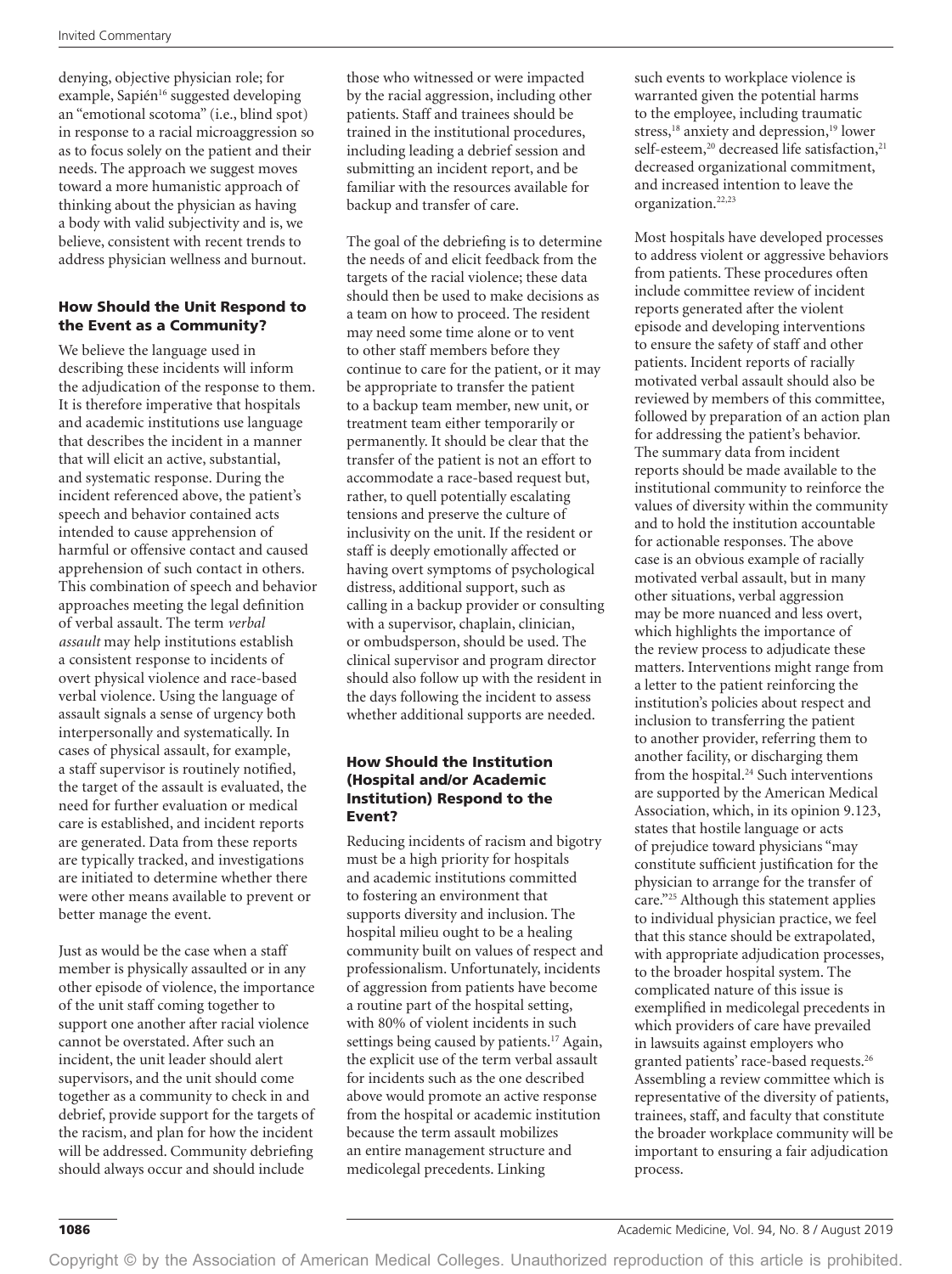#### Table 1 Suggested Concrete Actions for Confronting Racial Violence in Hospitals and Academic Institutions

Type of response Concrete actions Immediate response 1. Trainees, unit staff, and faculty recognize the racist hate speech as a violent incident or verbal assault. from residents,<sup>a</sup> unit staff, and faculty 2. Resident and unit staff use communication scripts to educate the patient about institutional values and set firm limits against the use of racist hate speech. 3. Resident and unit staff ensure safe management of the patient during and after the event. This may require transferring the patient to another provider or unit. 4. Resident contacts faculty supervisor, and nursing staff contact their supervisor to report the violent incident. Postincident response 1. Supervisors, trainees, and unit staff come together as a community to debrief and provide support for the targets of the racism. from unit 2. Supervisors use the debriefing to drive an action plan depending on the needs of the resident targeted by the racist hate speech. This plan may include allowing the resident to spend some time alone, to vent to the other team members, and/or transferring the care of the patient to a backup team member, new unit, or treatment team either temporarily or permanently. 3. Supervisors and unit staff name the violence an incident of verbal assault and generate an incident report through an established tracking system. Postincident 1. Faculty supervisors check in with the resident in the days after the violence to ensure that sufficient support is provided or offer institutional response additional supports as necessary. 2. Committee reviews the incident report to determine whether and how patient behavior should be addressed. 3. The committee tracks incidents to determine whether certain factors are correlated with a higher frequency of events and to target

interventions to support staff and diminish the frequency of incidents. Other institutional responses 1. Hospitals and academic institutions collaborate to develop, disseminate, and evaluate communication scripts that educate trainees, staff, and faculty about the historical context for racist hate speech and techniques for managing it. 2. Hospitals and academic institutions recognize hate speech as a form of

violence, develop policies and systems to encourage reporting, support targets of racist speech, ensure institutional response, and track incidents. Hospitals and academic institutions make summary data from incident reports available to the broader community.

a Or trainees. The terms resident and trainee are used interchangeably throughout the rest of the table.

Residents are often affiliated with academic institutions that have a responsibility to respond to various forms of workplace discrimination and/ or harassment. Academic institutions have policies and procedural precedents set by Title IX, which mandates the "responsibility to respond promptly and effectively … [and] take immediate action to eliminate … sexual harassment…."27 Although Title VII under the Civil Rights Act of 1964<sup>28</sup> outlaws discrimination on the basis of race, in our experience, institutional policies and practices surrounding racial discrimination are less transparent and concrete than those related to sexual discrimination. There appears to be a disparity between the rigor of response commanded by Title

IX and that commanded by Title VII; harassment and assault based on race need to be brought to the forefront and assertively addressed. We believe that the institutional responses and systems of accountability mandated by Title IX should serve as a model for reporting, support services, and adjudication processes for racial discrimination or harassment in academic institutions.

## Conclusions

Much remains to be done to assist residents, unit staff, and institutions to respond to overtly racist patients. The history of racial violence in this country must be confronted when developing recommendations about how to respond to racist patients. We have attempted to suggest concrete actions that residents, units, and institutions could use to address racial violence (summarized in Table 1); all stakeholders should be trained in these procedures, and significant effort may be required to reinforce that racism is considered a form of assault or violence. These actions may also be useful for assisting residents who are subject to harassment and verbal assault due to other forms of bigotry (based on ability, body habitus, gender identity or expression, religion, sexual orientation, etc.), though the history of each type of bigotry should be considered when formulating specific recommendations. Although we have focused on residents in this manuscript, we believe that these recommendations are also pertinent to other trainees, unit staff, and faculty. Hospitals and academic institutions must be proactive in designing systems that will support diverse trainees in maximizing their learning and contribution to the organization's mission.

*Acknowledgments:* The authors wish to thank the Yale New Haven Psychiatric Hospital staff.

*Funding/Support:* None reported.

*Other disclosures:* None reported.

*Ethical approval:* Reported as not applicable.

J.C. Williams is child and adolescent psychiatry fellow, Department of Child and Adolescent Psychiatry and Behavioral Sciences, Children's Hospital of Philadelphia, Philadelphia, Pennsylvania.

R.M. Rohrbaugh is deputy chair for education and career development and residency program director, Department of Psychiatry, Yale University, New Haven, Connecticut.

#### References

- **1** Morrison JL, Lantos JD, Levinson W. Aggression and violence directed toward physicians. J Gen Intern Med. 1998;13: 556–561.
- **2** Fnais N, Soobiah C, Chen MH, et al. Harassment and discrimination in medical training: A systematic review and metaanalysis. Acad Med. 2014;89:817–827.
- **3** Southern Poverty Law Center. Hate groups increase for second consecutive year as Trump electrifies radical right. [https://www.](https://www.splcenter.org/news/2017/02/15/hate-groups-increase-second-consecutive-year-trump-electrifies-radical-right) [splcenter.org/news/2017/02/15/hate-groups](https://www.splcenter.org/news/2017/02/15/hate-groups-increase-second-consecutive-year-trump-electrifies-radical-right)[increase-second-consecutive-year-trump](https://www.splcenter.org/news/2017/02/15/hate-groups-increase-second-consecutive-year-trump-electrifies-radical-right)[electrifies-radical-right](https://www.splcenter.org/news/2017/02/15/hate-groups-increase-second-consecutive-year-trump-electrifies-radical-right). Published February 15, 2017. Accessed December 28, 2018.
- **4** Groves JE. Taking care of the hateful patient. N Engl J Med. 1978;298:883–887.
- **5** Strous RD, Ulman AM, Kotler M. The hateful patient revisited: Relevance for 21st century medicine. Eur J Intern Med. 2006;17:387–393.

Copyright © by the Association of American Medical Colleges. Unauthorized reproduction of this article is prohibited.